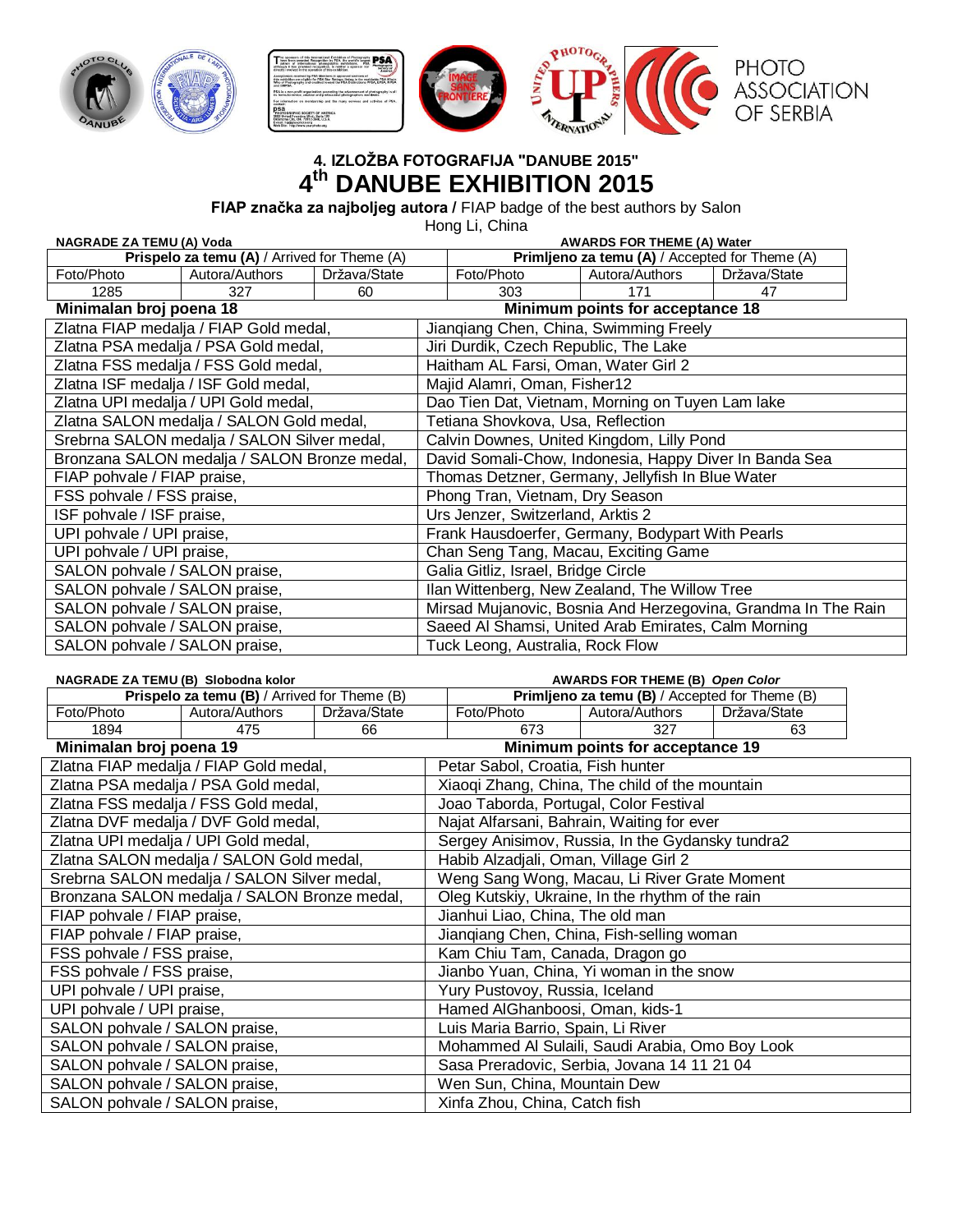

| NAGRADE ZA TEMU (C) Slobodna Crno Bela              |                |              |            |                                                       | <b>AWARDS FOR THEME (C) Open Monochrome</b> |
|-----------------------------------------------------|----------------|--------------|------------|-------------------------------------------------------|---------------------------------------------|
| <b>Prispelo za temu (C)</b> / Arrived for Theme (C) |                |              |            | <b>Primlieno za temu (C)</b> / Accepted for Theme (C) |                                             |
| Foto/Photo                                          | Autora/Authors | Država/State | Foto/Photo | Autora/Authors                                        | Država/State                                |
| 1678                                                | 421            | 65           | 46         | 236                                                   | 55                                          |
| --- -                                               | $\sim$         |              | --- -      |                                                       | $\sim$                                      |

## **Minimalan broj poena 18 Minimum points for acceptance 18**

| Zlatna FIAP medalja / FIAP Gold medal,       | Kaushik Dolui, India, Time of departure            |
|----------------------------------------------|----------------------------------------------------|
| Zlatna PSA medalja / PSA Gold medal,         | Anil Tamer Yilmaz, Turkey, Rough and Tumble        |
| Zlatna FSS medalja / FSS Gold medal,         | Paparella Giorgio, Italy, family                   |
| Zlatna UPI medalja / UPI Gold medal,         | Ngo Thi Thu Ba, Vietnam, Out to sea                |
| Srebrna DVF medalja / DVF silver medal,      | Tetiana Shovkova, USA, Rubicon                     |
| Zlatna SALON medalja / SALON Gold medal,     | Andy Polakowski, Wales, Travelling Hopefully       |
| Srebrna SALON medalja / SALON Silver medal,  | Laura Knowles, United Kingdom, Fight for supremacy |
| Bronzana SALON medalja / SALON Bronze medal, | Jingsong Yan, China, Pray                          |
| FIAP pohvale / FIAP praise,                  | Subrata Bysack, India, Eye To Eye 2                |
| FIAP pohvale / FIAP praise,                  | Jennifer Chi Hung Wen, USA, Fishing Under Sunlight |
| FSS pohvale / FSS praise,                    | Vasily Peremezhko, Russia, Disturbance             |
| FSS pohvale / FSS praise,                    | Rongchun Su, China, Play football                  |
| UPI pohvale / UPI praise,                    | Angiolo Manetti, Italy, Walking on the waterfront  |
| UPI pohvale / UPI praise,                    | Muneer Al Najjar, Bahrain, Black Panther           |
| SALON pohvale / SALON praise,                | Mustafa Kocakoc, Turkey, Bride                     |
| SALON pohvale / SALON praise,                | Jianyong Zhou, China, Backing Home After Grazing   |
| SALON pohvale / SALON praise,                | Majid Alamri, Oman, With shadows                   |
| SALON pohvale / SALON praise,                | Gerhard Boehm, Germany, Ksar - SW                  |
| SALON pohvale / SALON praise,                | Hong Li, China, Study in a country school          |

| NAGRADE ZA TEMU (D) Putovanja                       |                |              |                                                       | <b>AWARDS FOR THEME (D) Photo Travel</b> |              |
|-----------------------------------------------------|----------------|--------------|-------------------------------------------------------|------------------------------------------|--------------|
| <b>Prispelo za temu (D)</b> / Arrived for Theme (D) |                |              | <b>Primlieno za temu (D)</b> / Accepted for Theme (D) |                                          |              |
| Foto/Photo                                          | Autora/Authors | Država/State | Foto/Photo                                            | Autora/Authors                           | Država/State |
| 1414<br>355<br>59                                   |                | 349          | 186                                                   | 48                                       |              |
| Minimalan broj poena 18                             |                |              |                                                       | Minimum points for acceptance 18         |              |

| Zlatna FIAP medalja / FIAP Gold medal,       | Jianxun Wu, China, Lifted walker                             |
|----------------------------------------------|--------------------------------------------------------------|
| Zlatna PSA medalja / PSA Gold medal,         | Zhaohao Gu, China, Reflect on                                |
| Zlatna FSS medalja / FSS Gold medal,         | Angiolo Manetti, Italy, The bean                             |
| Zlatna ISF medalja / ISF Gold medal,         | Phillip Kwan, Canada, Inca Woman at Machu Picchu             |
| Zlatna UPI medalja / UPI Gold medal,         | Saeed Al Shamsi, United Arab Emirates, White and blue        |
| Zlatna SALON medalja / SALON Gold medal,     | Fuyang Zhou, China, Avoid                                    |
| Srebrna SALON medalja / SALON Silver medal,  | Yijun Xia, China, He more water                              |
| Bronzana SALON medalja / SALON Bronze medal, | Jianhui Liao, China, Women in Liangshan                      |
| FIAP pohvale / FIAP praise,                  | Simone Boddi, Italy, Pienza 13                               |
| FIAP pohvale / FIAP praise,                  | Massimo Daddi, Italy, Karen Woman 1                          |
| FSS pohvale / FSS praise,                    | Tony Thomas, United Kingdom, Passing time Greece             |
| FSS pohvale / FSS praise,                    | Albert Peer, Austria, Huskys                                 |
| ISF pohvale / ISF praise,                    | Hamed AlGhanboosi, Oman, Innocent                            |
| UPI pohvale / UPI praise,                    | Mingiang Lu, China, Dreaming kiss                            |
| UPI pohvale / UPI praise,                    | Najat Alfarsani, Bahrain, Goat Boy                           |
| SALON pohvale / SALON praise,                | Petar Sabol, Croatia, Kalnik 3                               |
| SALON pohvale / SALON praise,                | David Laronde, Canada, Ganges Boatman                        |
| SALON pohvale / SALON praise,                | Flavian Savescu, Romania, Double faith                       |
| SALON pohvale / SALON praise,                | Heiko Roemisch, Germany, Underground station iluminiert 4529 |
| SALON pohvale / SALON praise,                | Lajos Nagy, Romania, Breithorn                               |